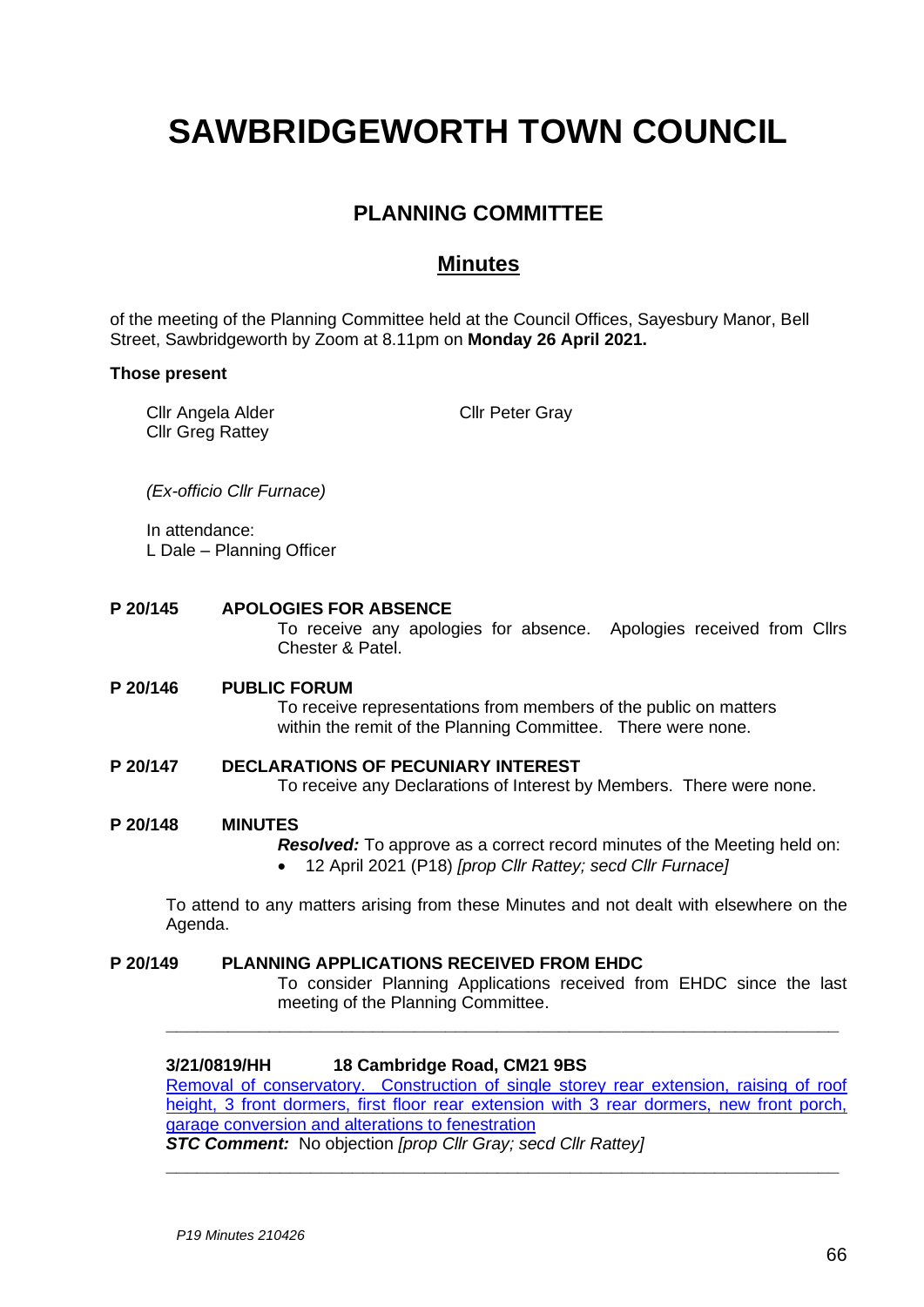## **3/21/0833/HH 4 Rowney Wood, CM21 0HR**

Demolition [of garage. Two storey side extension incorporating Juliet](https://publicaccess.eastherts.gov.uk/online-applications/applicationDetails.do?activeTab=documents&keyVal=QQQKG5GLLT400) balcony and single [storey rear extension with roof lanterns](https://publicaccess.eastherts.gov.uk/online-applications/applicationDetails.do?activeTab=documents&keyVal=QQQKG5GLLT400)

**\_\_\_\_\_\_\_\_\_\_\_\_\_\_\_\_\_\_\_\_\_\_\_\_\_\_\_\_\_\_\_\_\_\_\_\_\_\_\_\_\_\_\_\_\_\_\_\_\_\_\_\_\_\_\_\_\_\_\_\_\_\_\_\_\_**

**\_\_\_\_\_\_\_\_\_\_\_\_\_\_\_\_\_\_\_\_\_\_\_\_\_\_\_\_\_\_\_\_\_\_\_\_\_\_\_\_\_\_\_\_\_\_\_\_\_\_\_\_\_\_\_\_\_\_\_\_\_\_\_\_\_**

**\_\_\_\_\_\_\_\_\_\_\_\_\_\_\_\_\_\_\_\_\_\_\_\_\_\_\_\_\_\_\_\_\_\_\_\_\_\_\_\_\_\_\_\_\_\_\_\_\_\_\_\_\_\_\_\_\_\_\_\_\_\_\_\_\_\_\_\_\_\_\_**

*STC Comment:* No objection *[prop Cllr Rattey; secd Cllr Furnace]*

## **3/21/0879/HH 10 Knight Street, CM21 9AT**

[Insertion of roof lantern](https://publicaccess.eastherts.gov.uk/online-applications/applicationDetails.do?activeTab=documents&keyVal=QR52MPGLLWR00) to rear extension

*STC Comment:* No objection *[prop Cllr Furnace; secd Cllr Gray]*

## **3/21/0893/FUL 7 Pishiobury Drive, CM21 0AD**

[Demolition of existing house and construction of one 2 storey detached house with](https://publicaccess.eastherts.gov.uk/online-applications/applicationDetails.do?activeTab=documents&keyVal=QR6PPXGL04O00)  [basement, loft bedrooms, two balconies to rear first floor; detached garage and front](https://publicaccess.eastherts.gov.uk/online-applications/applicationDetails.do?activeTab=documents&keyVal=QR6PPXGL04O00) [entrance gates](https://publicaccess.eastherts.gov.uk/online-applications/applicationDetails.do?activeTab=documents&keyVal=QR6PPXGL04O00)

*STC Comment:* Objection. Overdevelopment of site & loss of openness. Neighbours objections noted *[prop Cllr Furnace; secd Cllr Gray]*

**\_\_\_\_\_\_\_\_\_\_\_\_\_\_\_\_\_\_\_\_\_\_\_\_\_\_\_\_\_\_\_\_\_\_\_\_\_\_\_\_\_\_\_\_\_\_\_\_\_\_\_\_\_\_\_\_\_\_\_\_\_\_\_\_\_**

## **3/21/0898/HH 1 Oram Court, London Road, Spellbrook**

[Single storey rear extension, one roof light to rear elevation and front entrance canopy](https://publicaccess.eastherts.gov.uk/online-applications/applicationDetails.do?activeTab=documents&keyVal=QR78FWGLLXL00)  [roof](https://publicaccess.eastherts.gov.uk/online-applications/applicationDetails.do?activeTab=documents&keyVal=QR78FWGLLXL00)

**\_\_\_\_\_\_\_\_\_\_\_\_\_\_\_\_\_\_\_\_\_\_\_\_\_\_\_\_\_\_\_\_\_\_\_\_\_\_\_\_\_\_\_\_\_\_\_\_\_\_\_\_\_\_\_\_\_\_\_\_\_\_\_\_\_**

**\_\_\_\_\_\_\_\_\_\_\_\_\_\_\_\_\_\_\_\_\_\_\_\_\_\_\_\_\_\_\_\_\_\_\_\_\_\_\_\_\_\_\_\_\_\_\_\_\_\_\_\_\_\_\_\_\_\_\_\_\_\_\_\_\_**

*STC Comment:* No objection *[prop Cllr Gray; secd Cllr Rattey]*

# **3/21/0923/HH Spring Cottage, 22A Spellbrook Lane West, Spellbrook**

[Single storey rear extension with roof lantern](https://publicaccess.eastherts.gov.uk/online-applications/applicationDetails.do?activeTab=documents&keyVal=QRAMMFGLLYZ00) *STC Comment:* No objection *[prop Cllr Rattey; secd Cllr Furnace]*

## **3/21/0949/VAR Farlea Spellbrook Lane West, Spellbrook**

[Variation of condition 2 \(approved plans\)](https://publicaccess.eastherts.gov.uk/online-applications/applicationDetails.do?activeTab=documents&keyVal=QRHQ8MGLM1100) of planning permission: 3/20/1955/FUL – [Erection of 1, 5 bedroomed dwelling and detached garage, with the provision of a new](https://publicaccess.eastherts.gov.uk/online-applications/applicationDetails.do?activeTab=documents&keyVal=QRHQ8MGLM1100)  [access and an amended internal track](https://publicaccess.eastherts.gov.uk/online-applications/applicationDetails.do?activeTab=documents&keyVal=QRHQ8MGLM1100)

*STC Comment:* Deferred until clearer information available *[prop Cllr Gray; secd Cllr Furnace]*

**\_\_\_\_\_\_\_\_\_\_\_\_\_\_\_\_\_\_\_\_\_\_\_\_\_\_\_\_\_\_\_\_\_\_\_\_\_\_\_\_\_\_\_\_\_\_\_\_\_\_\_\_\_\_\_\_\_\_\_\_\_\_\_\_\_**

## **3/21/0926/OUT Land Adjacent to Weeping Ash, 4 High Wych Road, CM21 0AZ** [Outline permission for single detached dwelling with detached double garage –](https://publicaccess.eastherts.gov.uk/online-applications/applicationDetails.do?activeTab=documents&keyVal=QRAXRHGLLZ600) all matters [reserved except for access, landscaping and layout](https://publicaccess.eastherts.gov.uk/online-applications/applicationDetails.do?activeTab=documents&keyVal=QRAXRHGLLZ600)

**\_\_\_\_\_\_\_\_\_\_\_\_\_\_\_\_\_\_\_\_\_\_\_\_\_\_\_\_\_\_\_\_\_\_\_\_\_\_\_\_\_\_\_\_\_\_\_\_\_\_\_\_\_\_\_\_\_\_\_\_\_\_\_\_\_**

*STC Comment: STC Comment:* No objection *[prop Cllr Gray; secd Cllr Rattey]*

#### **P 20/150 LATE PLANNING APPLICATIONS**

To deal with Planning Applications received from EHDC following the Publication of this Agenda and received before 23 April 2021.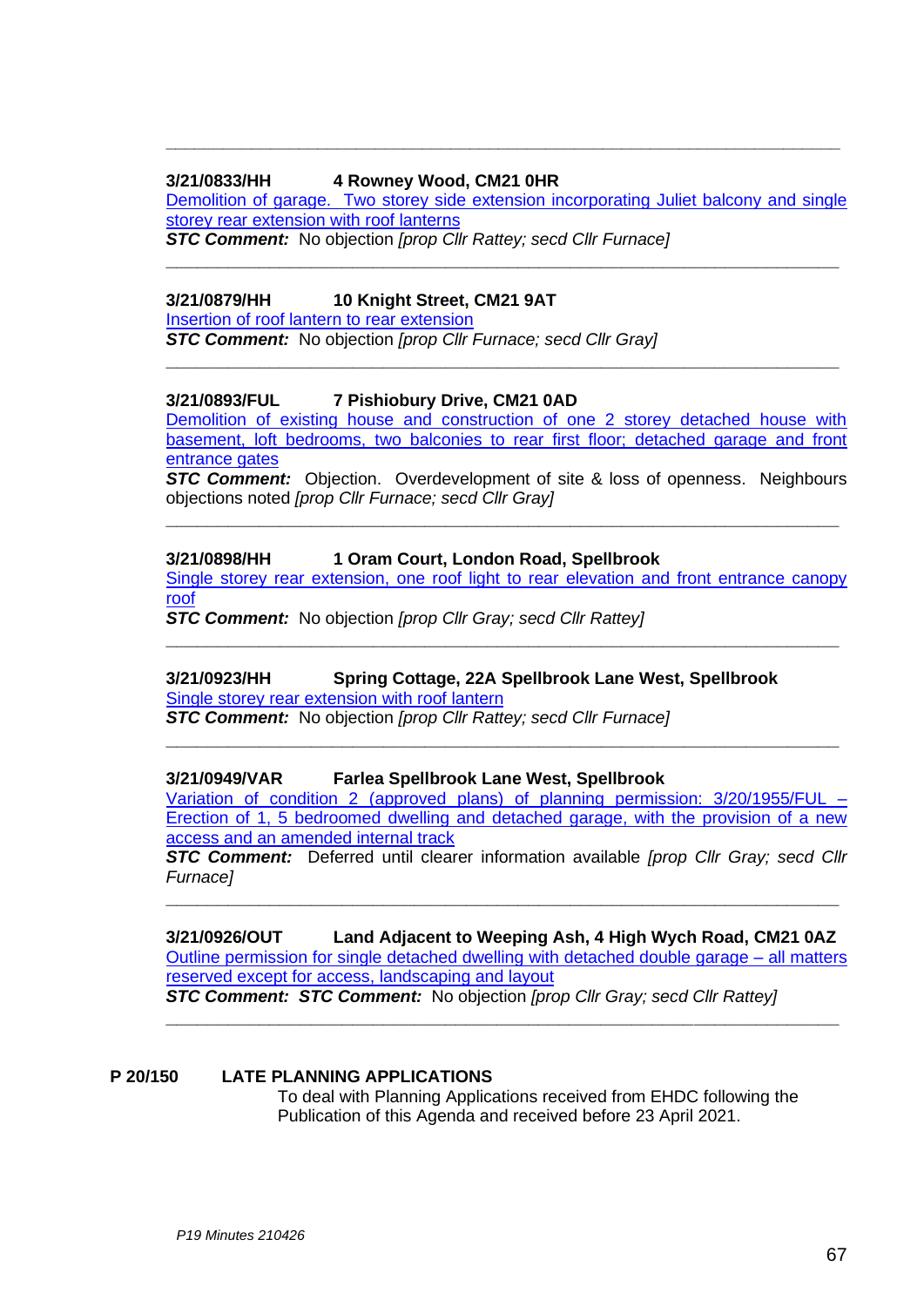## **3/21/0667/HH 11 Blenheim Close, CM21 0BE**

Conversion of two garages; single storey rear extensions; loft conversion with roof lights; and alterations to fenestration

**\_\_\_\_\_\_\_\_\_\_\_\_\_\_\_\_\_\_\_\_\_\_\_\_\_\_\_\_\_\_\_\_\_\_\_\_\_\_\_\_\_\_\_\_\_\_\_\_\_\_\_\_\_\_\_\_\_\_\_\_\_\_\_\_\_**

**\_\_\_\_\_\_\_\_\_\_\_\_\_\_\_\_\_\_\_\_\_\_\_\_\_\_\_\_\_\_\_\_\_\_\_\_\_\_\_\_\_\_\_\_\_\_\_\_\_\_\_\_\_\_\_\_\_\_\_\_\_\_\_\_\_**

**\_\_\_\_\_\_\_\_\_\_\_\_\_\_\_\_\_\_\_\_\_\_\_\_\_\_\_\_\_\_\_\_\_\_\_\_\_\_\_\_\_\_\_\_\_\_\_\_\_\_\_\_\_\_\_\_\_\_\_\_\_\_\_\_\_\_\_\_\_\_\_**

**\_\_\_\_\_\_\_\_\_\_\_\_\_\_\_\_\_\_\_\_\_\_\_\_\_\_\_\_\_\_\_\_\_\_\_\_\_\_\_\_\_\_\_\_\_\_\_\_\_\_\_\_\_\_\_\_\_\_\_\_\_\_\_\_\_\_\_\_\_\_\_**

**\_\_\_\_\_\_\_\_\_\_\_\_\_\_\_\_\_\_\_\_\_\_\_\_\_\_\_\_\_\_\_\_\_\_\_\_\_\_\_\_\_\_\_\_\_\_\_\_\_\_\_\_\_\_\_\_\_\_\_\_\_\_\_\_\_**

*STC Comment:* No objection *[prop Cllr Rattey; secd Cllr Gray]*

## **3/21/0984/HH 2 Redricks Lane, CM21 0RL**

Loft conversion and extension, with rear dormer and 2 front velux roof light windows *STC Comment:* No objection *[prop Cllr Furnace; secd Cllr Rattey]*

## **P 20/151 PLANNING DECISIONS MADE BY EHDC**

To receive Planning Decisions from EHDC.

## **3/20/1864/HH 94 Station Road, CM21 9JY**

Extension of dropped kerbs to both sides at the front of the property *STC Comment:* No objection *EHDC Decision:* Granted

## **3/21/0125/HH 22 Yewlands, CM21 9NP**

Demolition of porch. Single storey front, side and rear extensions *STC Comment:* No objection *EHDC Decision:* Granted

#### **3/21/0182/HH 47 Cambridge Road, CM21 9JP**

Construction of 4 loft dormer windows, with a Juliet balcony on the front elevation, insertion of rooflight at the first floor level

**\_\_\_\_\_\_\_\_\_\_\_\_\_\_\_\_\_\_\_\_\_\_\_\_\_\_\_\_\_\_\_\_\_\_\_\_\_\_\_\_\_\_\_\_\_\_\_\_\_\_\_\_\_\_\_\_\_\_\_\_\_\_\_\_\_**

## **STC Comment:** No objection

*EHDC Decision:* Refused. "The proposed development, by reason of the dormer windows inappropriate size, scale and design, would add considerable bulk and mass to the site that would fail to appear subservient in scale and would fail to achieve a high standard to design to respond to the context of the site, or to reflect local distinctiveness. The development would therefore be harmful to the character and appearance of the site and the surrounding area contrary to Policies DES4 and HOU11 of the East Herts District Plan 2018 and the National Planning Policy Framework" & "The proposed development, by reason of its size, scale, siting and design, would have detrimental effect upon the residential amenity of the occupants at Nos 45,49 and 51 Cambridge Road. The development would result in the loss of privacy and direct overlooking into the rear garden areas of which those occupiers ought reasonably to enjoy. The proposal would thereby be contrary to Policy DES4 of the East Herts District Plan 2018 and the National Planning Policy Framework".

**\_\_\_\_\_\_\_\_\_\_\_\_\_\_\_\_\_\_\_\_\_\_\_\_\_\_\_\_\_\_\_\_\_\_\_\_\_\_\_\_\_\_\_\_\_\_\_\_\_\_\_\_\_\_\_\_\_\_\_\_\_\_\_\_\_**